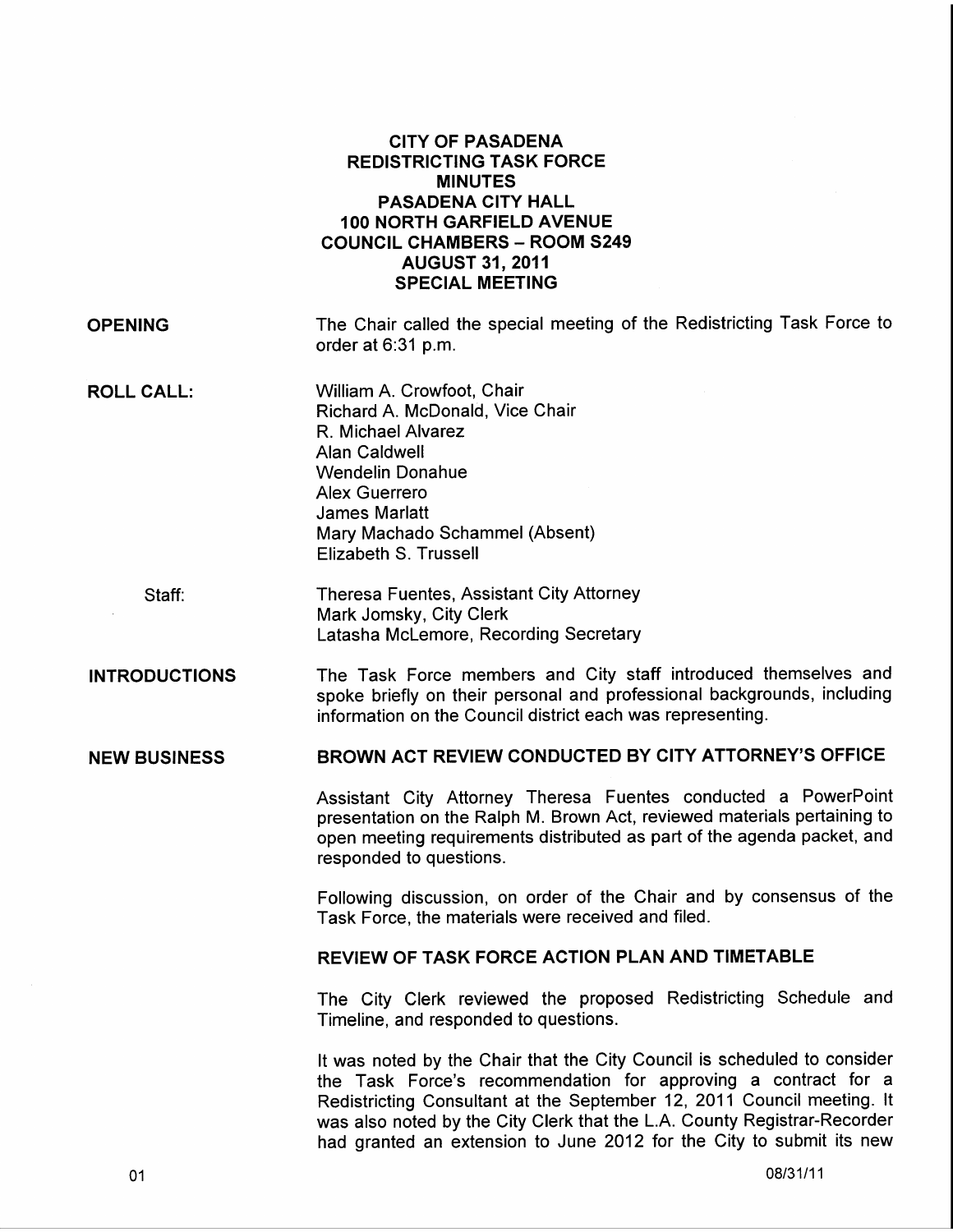district boundaries.

The Chair encouraged Task Force members to be aware of potential changes to future meeting locations, and requested that staff provide advance notification to Task Force members of televised meetings.

On order of the Chair and by consensus of the Task Force, the materials were received and filed.

## PRESENTATIONS, REVIEW, AND EVALUATION OF REDISTRICTING CONSULTANT CADIDATE PROPOSALS

The City Clerk presented information on the Request for Proposal (RFP) process. He reported that five proposals were received by the August 16, 2011 deadline in response to the RFP circulated by the City:

- National Demographics Corporation
- $\bullet$  Q<sup>2</sup> Data & Research, LLC
- Golden State Consultants & Associates
- ARCBridge Consulting and Training
- Redistricting Partners

He further stated that based on initial evaluations of the proposals and the recommendations of a subcommittee comprised of City staff, the Chair, and Vice Chair, the top three candidates (National Demographics Corporation, Q2 Data & Research, LLC, and Golden State Consultants & Associates) were invited to interview with the entire Task Force.

Following discussion, the Redistricting Task Force conducted interviews of the top three candidates to serve as the Redistricting Consultant to the Task Force, as follows and in order of appearance:

- National Demographics Corporation
- $\bullet$  Q<sup>2</sup> Data & Research, LLC
- Golden State Consultants & Associates

Following discussion and deliberation by the Task Force, it was moved by Member Trussell, seconded by Member Guerrero, to recommend that the City Council approve a contract with National Demographics Corporation to serve as the Redistricting Consultant to the Task Force. (Motion unanimously carried) (Absent: Member Schammel)

## SETTING TIME AND MEETING LOCATION FOR REGULAR MEETINGS

Following discussion, it was moved by Vice Chair McDonald, seconded by Member Marlatt, to set the regular meeting dates as the first and third Wednesday of each month at 6:30 p.m., in the City Hall Council Chamber, Room S249, with the first regular meeting scheduled for